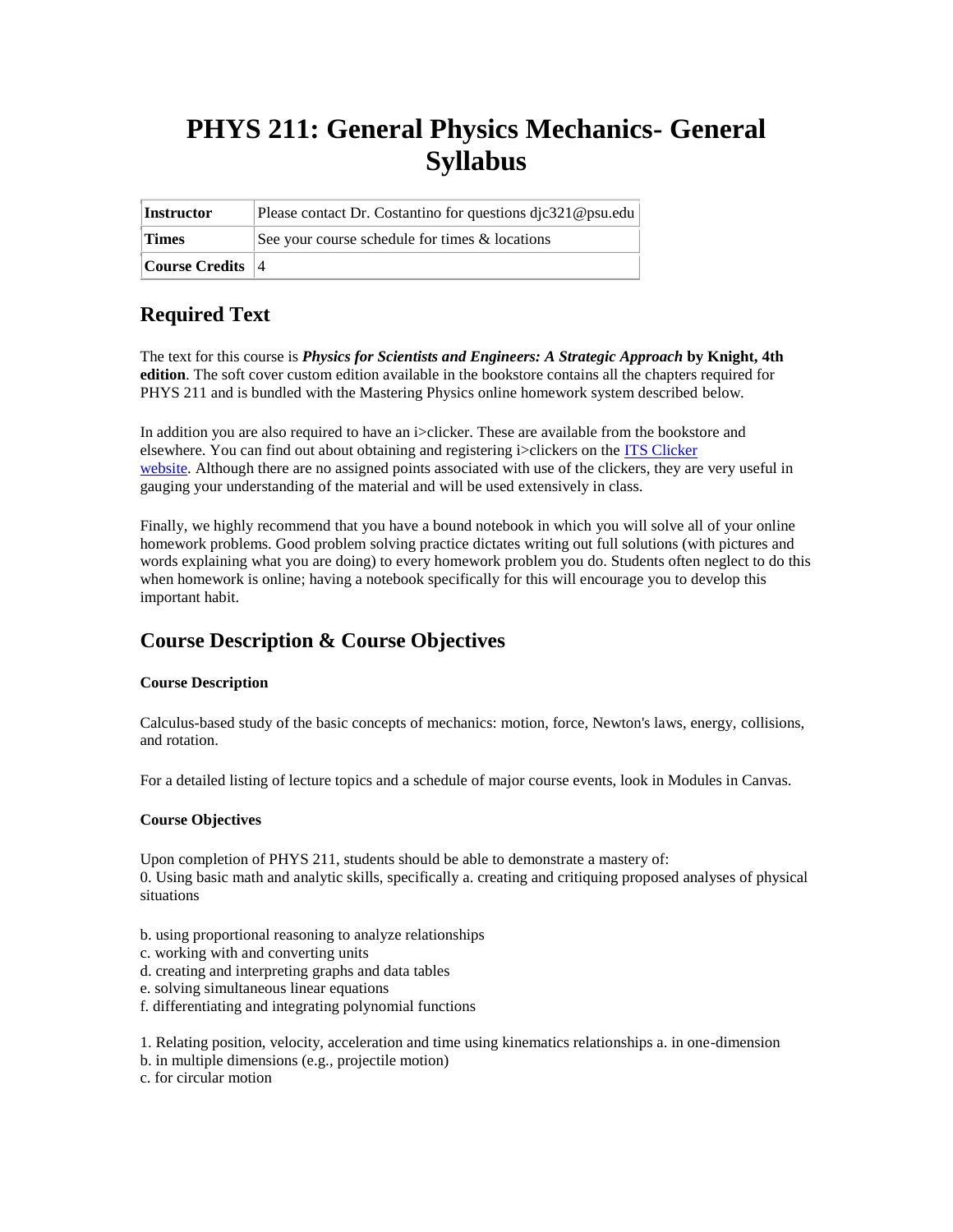2. Using vectors, specifically a. doing vector arithmetic (addition and subtraction)

b. relating vector component and magnitude/direction representations

c. multiplying vectors with the scalar "dot" product

d. multiplying vectors with the vector "cross" product

3. Forces and Newton's Laws of Motion by a. drawing free-body diagrams to describe forces acting on a system

b. applying Newton's Second Law of Motion to a system

c. applying Newton's Third Law of Motion to a system

d. using gravitational forces (both "mg" and Newton's Law of Gravity)

e. using normal force, tension and other elastic forces (Hooke's Law)

f. using and distinguishing static and kinetic friction

4. Rotational Motion, such as a. describing rotational motion in terms of angular kinematics variables (and relating them to the linear quantities)

b. calculating the rotational inertial (moment of inertia) of a system around a given axis

c. determining the torque exerted by a force around a given axis

d. relating the net torque on a system to its angular acceleration (rotational version of Newton's Second Law)

e. calculating the rotational kinetic energy of a system

f. determining the conditions for linear and rotational equilibrium

5. Conservation laws by a. using the impulse-momentum relationship (and understanding its connection to Newton's Second Law) for systems in which momentum is not conserved

b. applying conservation of momentum to systems as appropriate

c. determining the center of mass of a system

d. relating work to force and change in energy

e. understanding the nature of potential energy and calculating the (change in) potential energy of a system f. calculating the kinetic energy of an object

g. applying conservation of energy to situations as appropriate

h. relating power to energy and time and/or force and velocity

i. analyzing collisions using conservation of momentum and characterizing them in terms of changes in energy

j. calculating the angular momentum of a system around a given axis

k. employing conservation of angular momentum as appropriate

6. Oscillations, including a. employing the mathematical description of oscillations (in terms of amplitude, angular frequency and time)

b. determining the angular frequency of common oscillatory systems (e.g., mass-spring, pendulum) c. relating angular frequency, frequency and period

### **Course Requirements**

You must be registered for the lecture  $(211)$ , the laboratory  $(211L)$ , and the recitation  $(211R)$ 

**Weekly MasteringPhysics problem Sets** – There will typically be three My Lab and Mastering Physics [\(http://www.pearsonmastering.com\)](http://www.pearsonmastering.com/) problem set assignments per week, two "pre-class" assignments (covering the required reading), one before each class, and one "post-class" assignment. The due date and time for each My Lab and Mastering Physics assignment appears on My Lab and Mastering Physics. Access to My Lab and Mastering Physics is provided in the PSU custom book in the bookstore. This system allows you to submit your homework at any time. Your grade on each assignment will be available immediately and, in most cases, you will have multiple tries to arrive at the correct answer. Any work done after the due date will not receive credit and no extensions will be given. Because problem sets are available at least a week before the due date and can be done in advance, **NO excuses are allowed (see**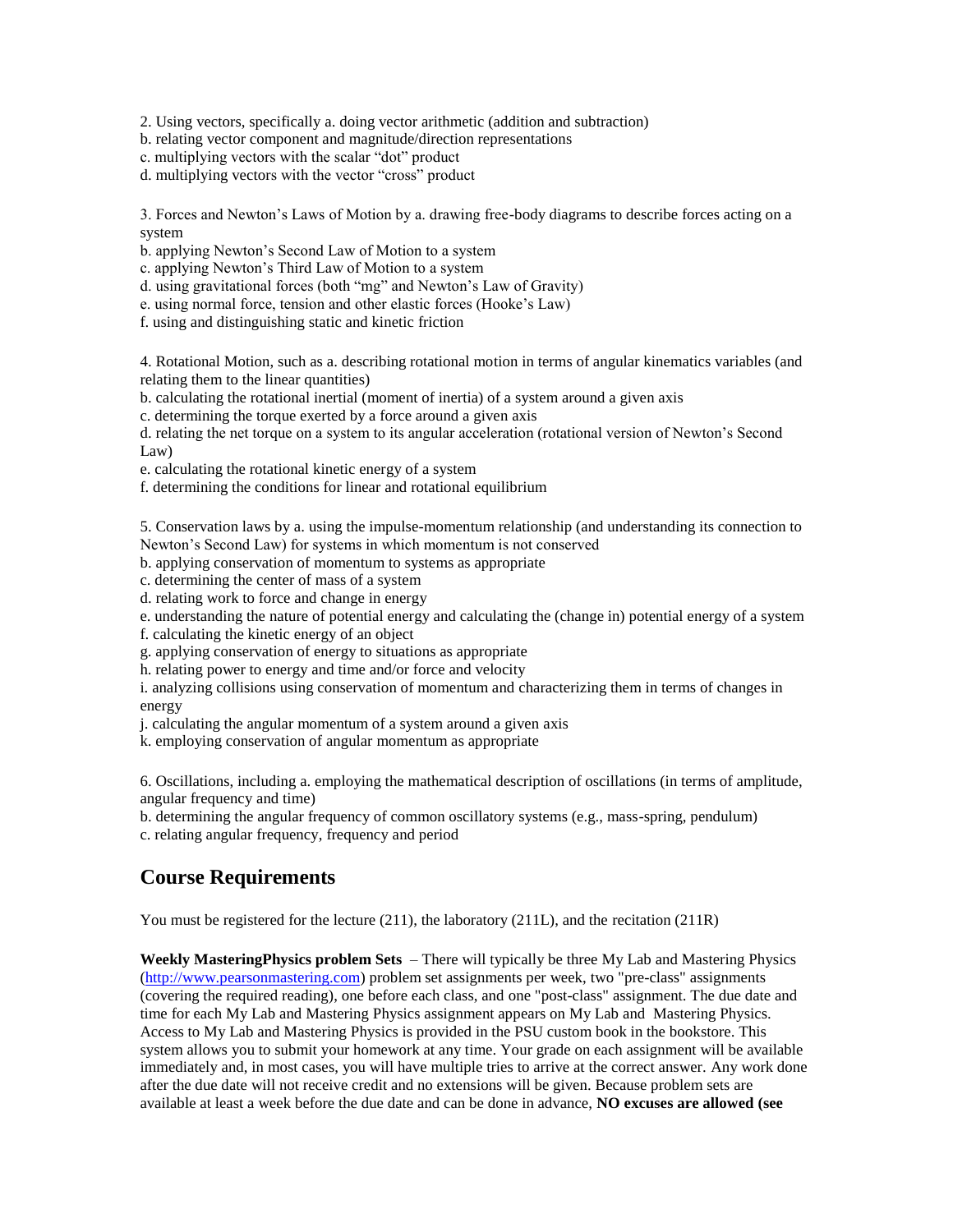**bottom of page for more info on excuse policy)**. Students are encouraged to work together and collaborate on problem set assignments. Work submitted for individual assessment must be the work of the individual student. Please refer to the Academic Integrity Policy below.

#### **Course Prerequisites**

Co-requisite: MATH 140

# **Grading Policy**

Your grade in the course will be based on your performance in the labs, in recitation, on the pre-lecture & problem set assignments, and on the exams with the following weights:

| Problem Sets<br>(Mastering)<br>Physics) |     | Recitation  Laboratories   Midterm 1 |     | Midterm 2   Midterm 3   Final |     |     | Concept<br>Pre-Survey | Concept<br>Post-<br>Assessment |
|-----------------------------------------|-----|--------------------------------------|-----|-------------------------------|-----|-----|-----------------------|--------------------------------|
| pre-lecture 5%<br>post-lecture 8%       | 10% | 10%                                  | 15% | 15%                           | 15% | 20% | 1%                    | 1%                             |

Final letter grades for the course will be based on an absolute scale. The final course score will be rounded to the nearest integer (69.49 becomes a 69; 69.5 becomes a 70). No curving of any kind will be employed unless the combined average exam score (computed as the combined average of all midterm and final exams taken to date) is less than 70%. In such cases, the grades on the most recent exam will be adjusted by additively raising the exam scores to allow the combined exam average to meet the target minimum of 70%.

The break points for the various grade levels are:

| $93\% \leq$ | $\mathbf{A}$ | $\leq 100\%$ |
|-------------|--------------|--------------|
| $90\% \leq$ | $A -$        | $< 93\%$     |
| $87\% \leq$ | $B+$         | $< 90\%$     |
| $83\% <$    | B            | $< 87\%$     |
| $80\% \leq$ | <b>B-</b>    | $< 83\%$     |
| $77\% \leq$ | $C+$         | $< 80\%$     |
| $70\% \leq$ | C            | $< 77\%$     |
| $60\% \leq$ | D            | < 70%        |
| $0\% \leq$  | F            | $<60\%$      |

**You are responsible for verifying all of your scores (with the exception of the final exam score) before the final exam for the course.**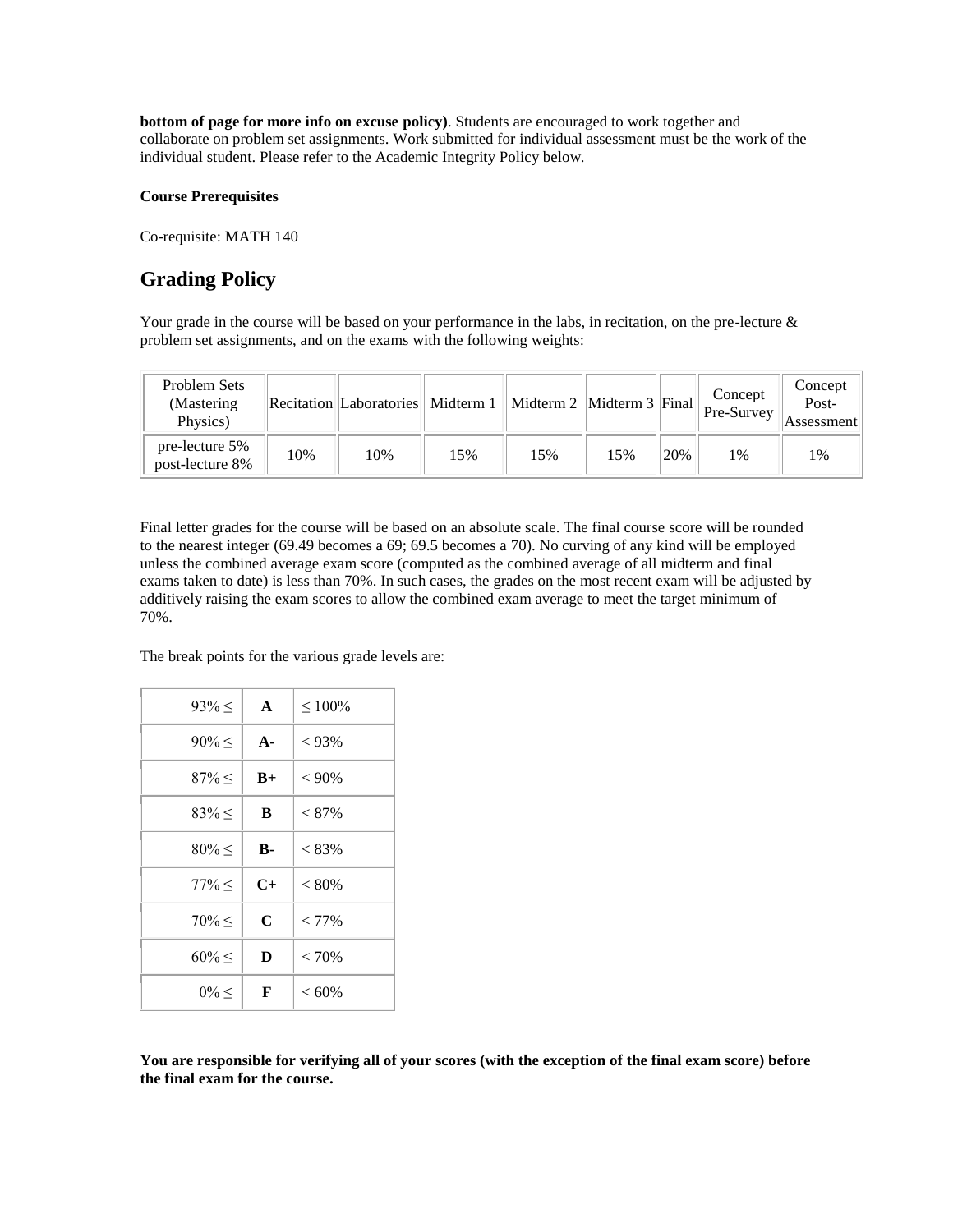# **Attendance Policy**

### **Lecture**

You must attend the lecture section for which you are registered.

During "lecture" class sessions you will have the opportunity to ask questions about the reading and will get practice answering conceptual questions (using clickers) and solving problems. Participation during class is not only expected but is also crucial for learning the material.

### **Laboratories**

Laboratory sections meet for about 2 hours once a week in 312 Osmond. Your meeting time is determined by your 211L section number. You must attend the laboratory section in which you are scheduled — no switching is permitted.

The laboratories are designed to provide you with hands-on experience with the material being investigated in class. Laboratory instructors lead the laboratory sessions and act as your guides as you explore the material. You will work collaboratively in three-member lab groups to carry out the experiments. The experiments are in the Laboratories page on Canvas.

During the lab session, your group will prepare a single write-up, addressing specific points of the experiments. This write-up must be submitted by your group before the end of the laboratory session and all group members must be present when the report is submitted in person to the laboratory instructor.

#### **Recitation**

Recitation sections meet once a week for 50 minutes. Your meeting time and location is determined by your 211R section number. You must attend the section for which you are registered. No switching is permitted.

In these sections you will work collaboratively in three-member groups to complete problem-solving exercises. These problem solving activities are an invaluable component of learning physics, and will provide you with much more opportunity to explore problem solving techniques than you will have in class.

The recitation activities are available in the Recitations page in Canvas. While only one paper is turned in, every student should bring an individual copy of the pertinent activity to the recitation section to have later for study purposes.

### return to top of page

### **Exam Policy**

There will be three midterm exams and a cumulative final exam (date to be set by the Registrar). Exams will be closed book. Relevant physical constants and formulae will be provided. Calculators, cellular phones, smart phones, any other communication devices, tablet computers, and organizers, and additional paper are not allowed. Room is provided for scratch work in the exam booklet.

The exams will be based on the assigned reading in the textbook, the material covered in lecture, the recitations, the laboratories, and the homework assignments. Please see the Course Content Objectives and the Exams module in Canvas for more information about the content assessed on the exams in this course. return to top of page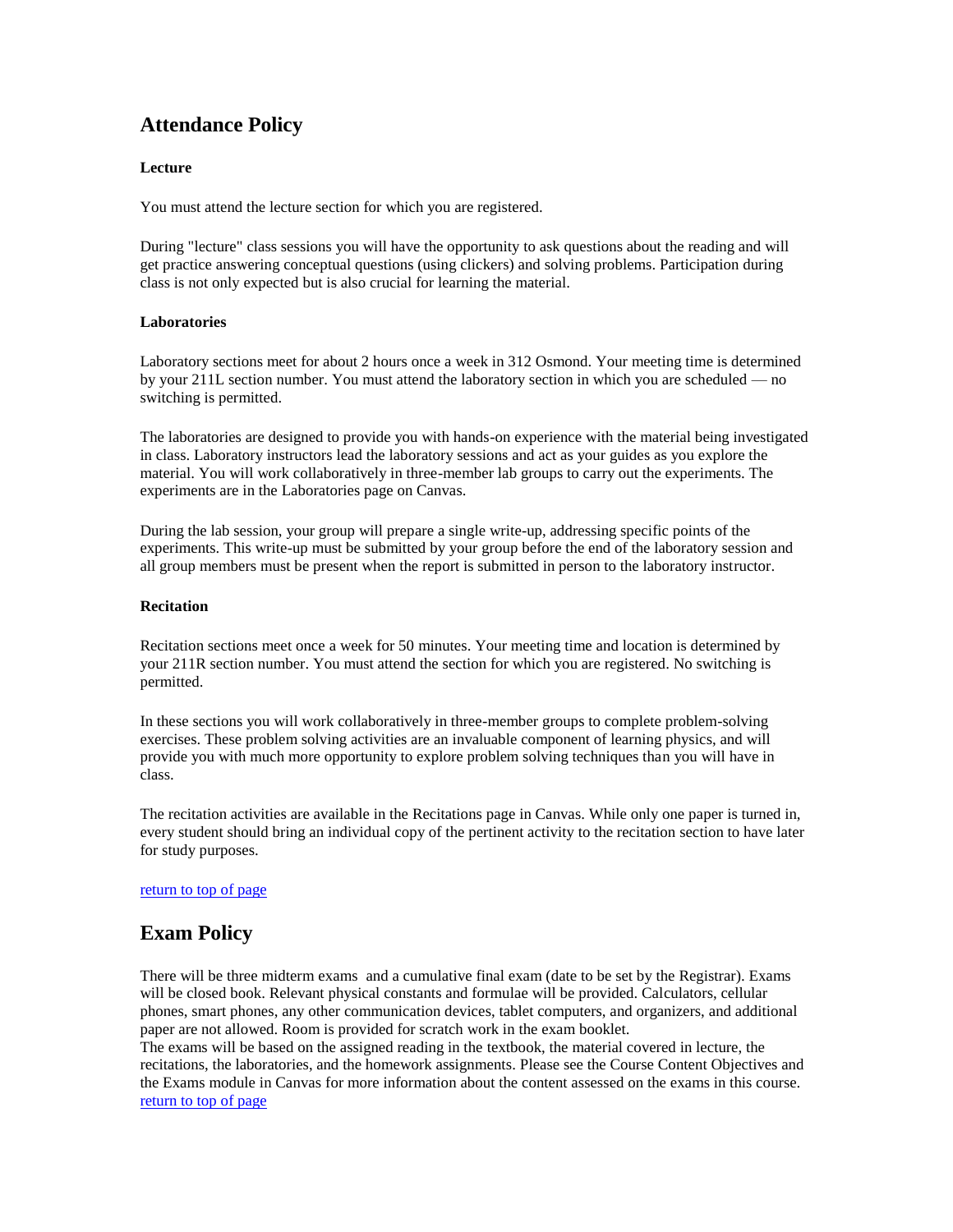# **Academic Integrity**

Pretty simple really, don't cheat and don't plagiarize. If you think you are doing something wrong, you probably are. We take academic integrity very seriously. There are many ways to get help in this course and we hope you do contact any member of the instructional team if you feel unsure about the material and worry about your grade. Our goal is for you to learn the material and succeed in the course. Everyone can get an A and we are ready to help any students that struggle.

In exchange for your hard work, participation and academic integrity we promise to create the best learning environments that we can and to help you as much as we can. There will be many opportunities for help and we are fair to all students. Collaborations and discussions among the students are strongly encouraged (they help learning) but we expect your best efforts to individually learn the material and we expect honesty and academic integrity in all aspects of the course.

As described in **[The Penn State Principles,](http://www.psu.edu/this-is-penn-state/penn-state-principles)** academic integrity is the basic guiding principle for all academic activity at Penn State University, allowing the pursuit of scholarly activity in an open, honest, and responsible manner. We expect that each student will practice integrity in regard to all academic assignments and will not tolerate or engage in acts of falsification, misrepresentation, or deception. To protect the fundamental ethical principles of the University community and the worth of work completed by others, we will record and report to the office of Judicial Affairs all instances of academic dishonesty.

#### return to top of page

# **Disability Policy**

Penn State welcomes students with disabilities into the University's educational programs. Every Penn State campus has an office for students with disabilities. Student Disability Resources (SDR) Web site provides contact information for every Penn State campus[: http://equity.psu.edu/sdr/disability-coordinator.](http://equity.psu.edu/sdr/disability-coordinator)  For further information, please visit Student Disability Resources Web site: [http://equity.psu.edu/sdr.](http://equity.psu.edu/sdr)

In order to receive consideration for reasonable accommodations, you must contact the appropriate disability services office at the campus where you are officially enrolled, participate in an intake interview, and provide documentation: [http://equity.psu.edu/sdr/guidelines.](http://equity.psu.edu/sdr/guidelines) If the documentation supports your request for reasonable accommodations, your campus's disability services office will provide you with an accommodation letter. Please share this letter with your instructors and discuss the accommodations with them as early in your courses as possible. You must follow this process for every semester that you request accommodations.

return to top of page

### **Miscellaneous**

### **Excuse and Makeup policy**

### **Laboratory and Recitation**

The laboratory and recitation components of this course are structured around collaborative learning. You must be present in laboratory or recitation to do these assignments. If you are absent from a laboratory or recitation section with a valid excuse, as described under "Valid Excuse Policy", **fill out the Makeup form in Canvas (in the Course Resources Module) within one week of the absence** (right before each exam, you will have less than a week to request a makeup). You will make up the missed activity during the next week there is an exam. Your score for the missed activity will be recorded as a zero until the activity is made up. If you are absent without a valid excuse, a score of zero will be recorded for that assignment. If a